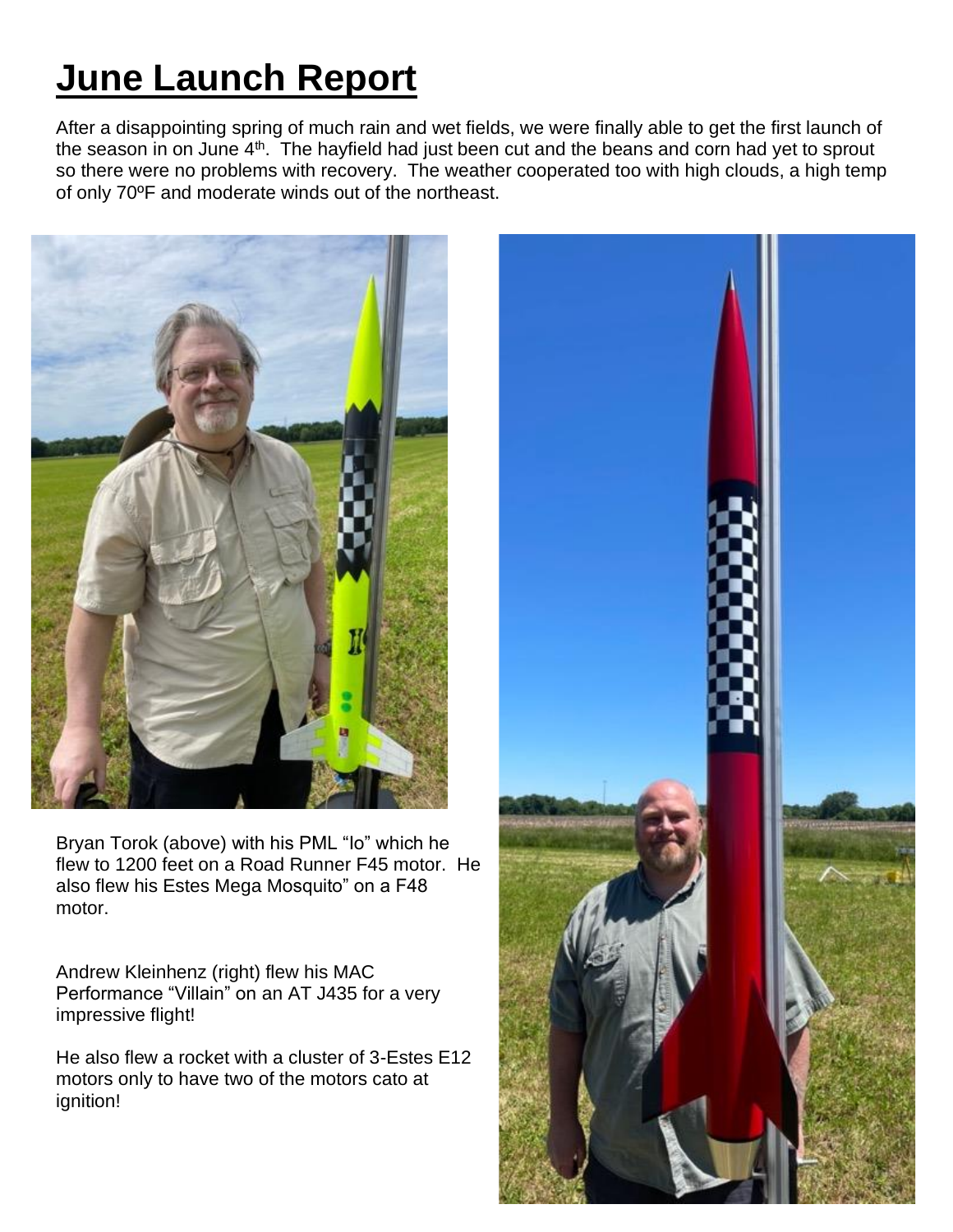

Pat Ralph (right) returned to the Amherst launch site after being away for many years. He flew is PML "AMRAAM 4" with a CTI I285 WH motor to an altitude of 2000 feet.

Steven Gerber (left) flew his Apogee "Zephyr" with an AT H169 WS for his L1 certification flight to an altitude of 2100 feet.

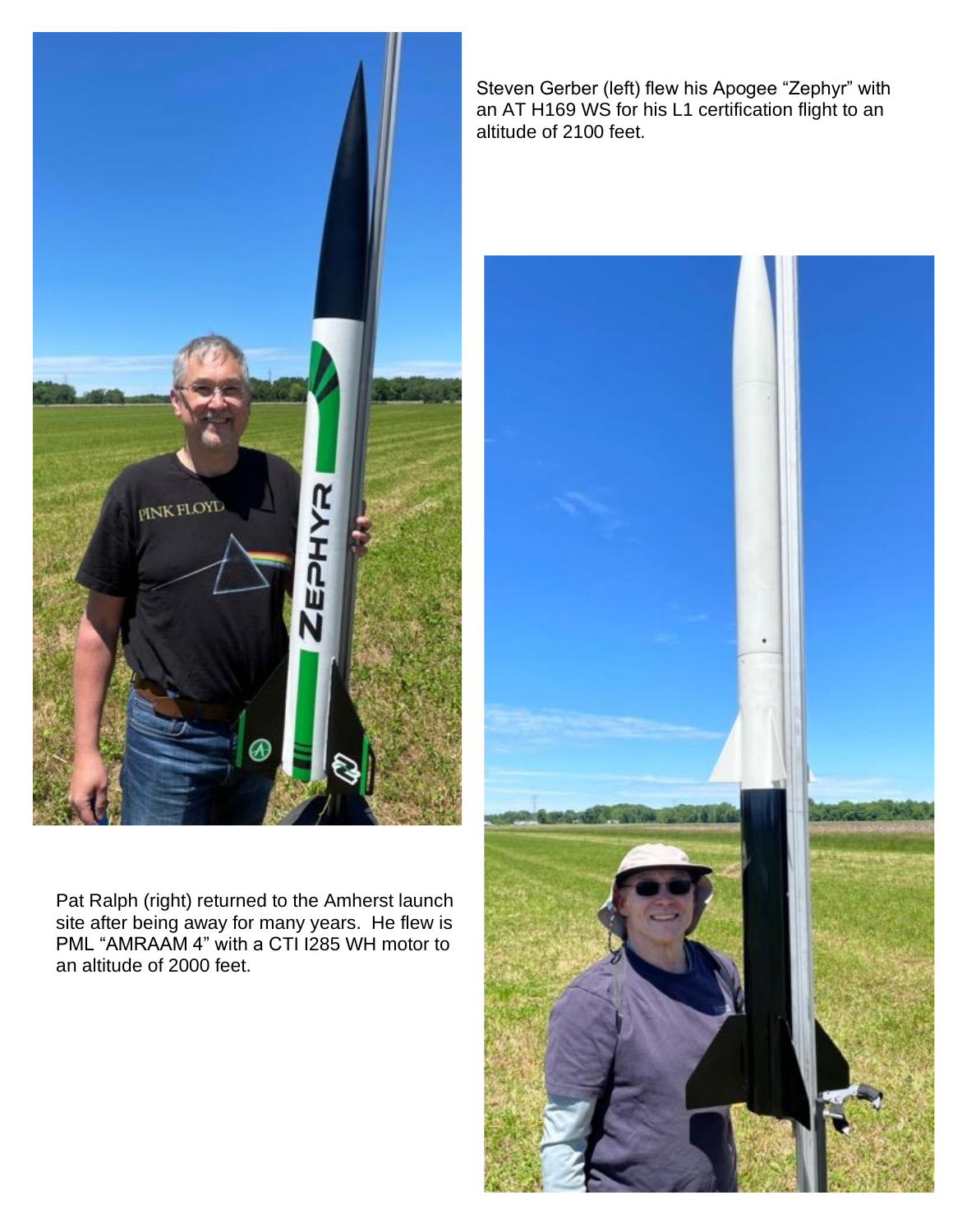

Steve Eves (left) poses with his scratch-built rocket named "Red on Red" which he flew with a Research 54mm J400 Red motor to an altitude of 2500 feet.

Steve also flew a clone of a LOC/Precision EZI-65 with an AT H180 motor.



Chip Jenkins (right) hooks up the igniter on his Estes V-2 which he flew with a D12 motor.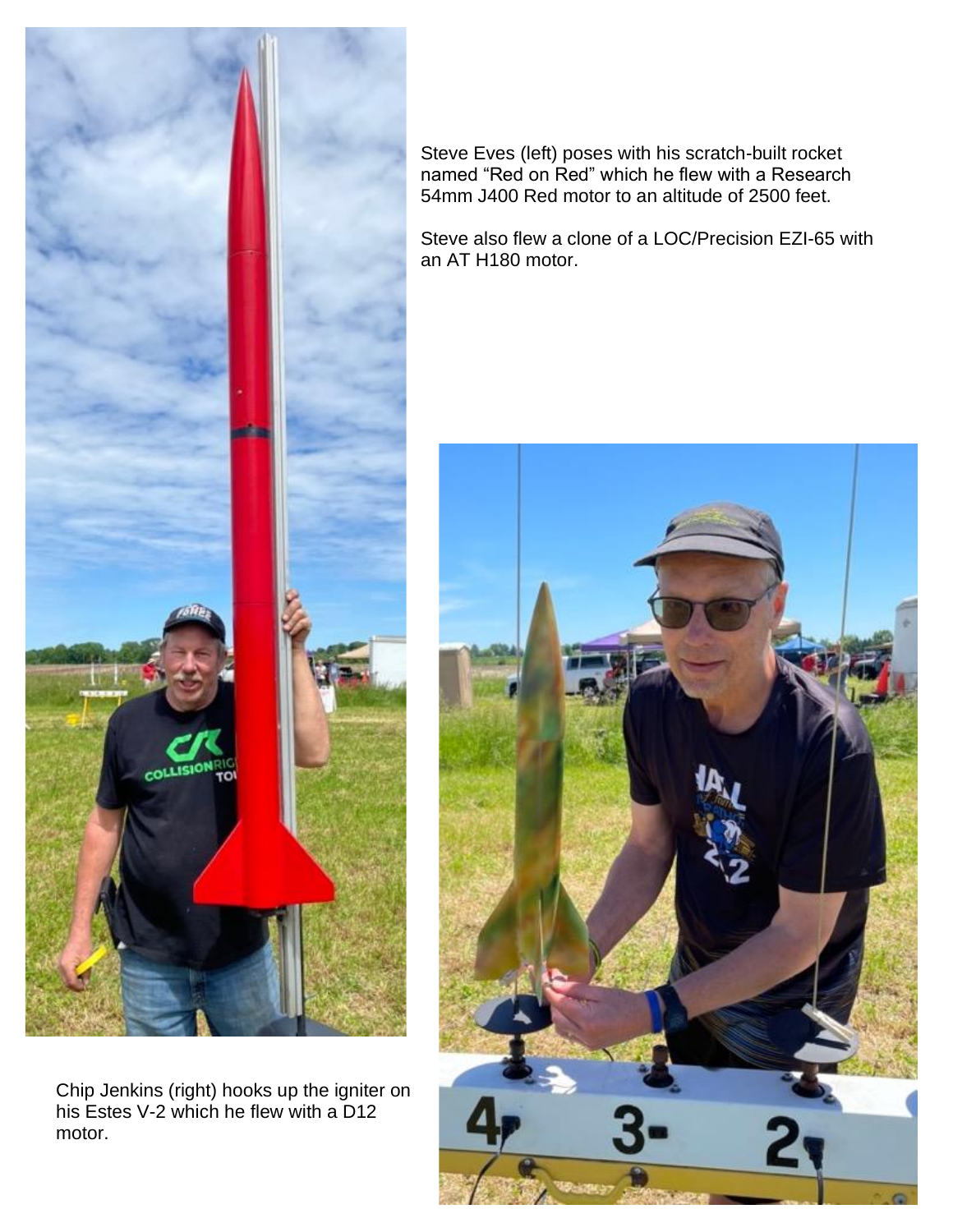

Mark Hanna (right) poses with his Black Brant VC which he flew with an AT I218 motor to an altitude of 1850 feet with recovery close to the pads.

Chris Feyerchak (left) loads his Estes "Star Orbiter" on the rail. He flew it to an altitude of 1800 feet on an Estes E16 motor. Chris also flew a number of low-power model rockets.

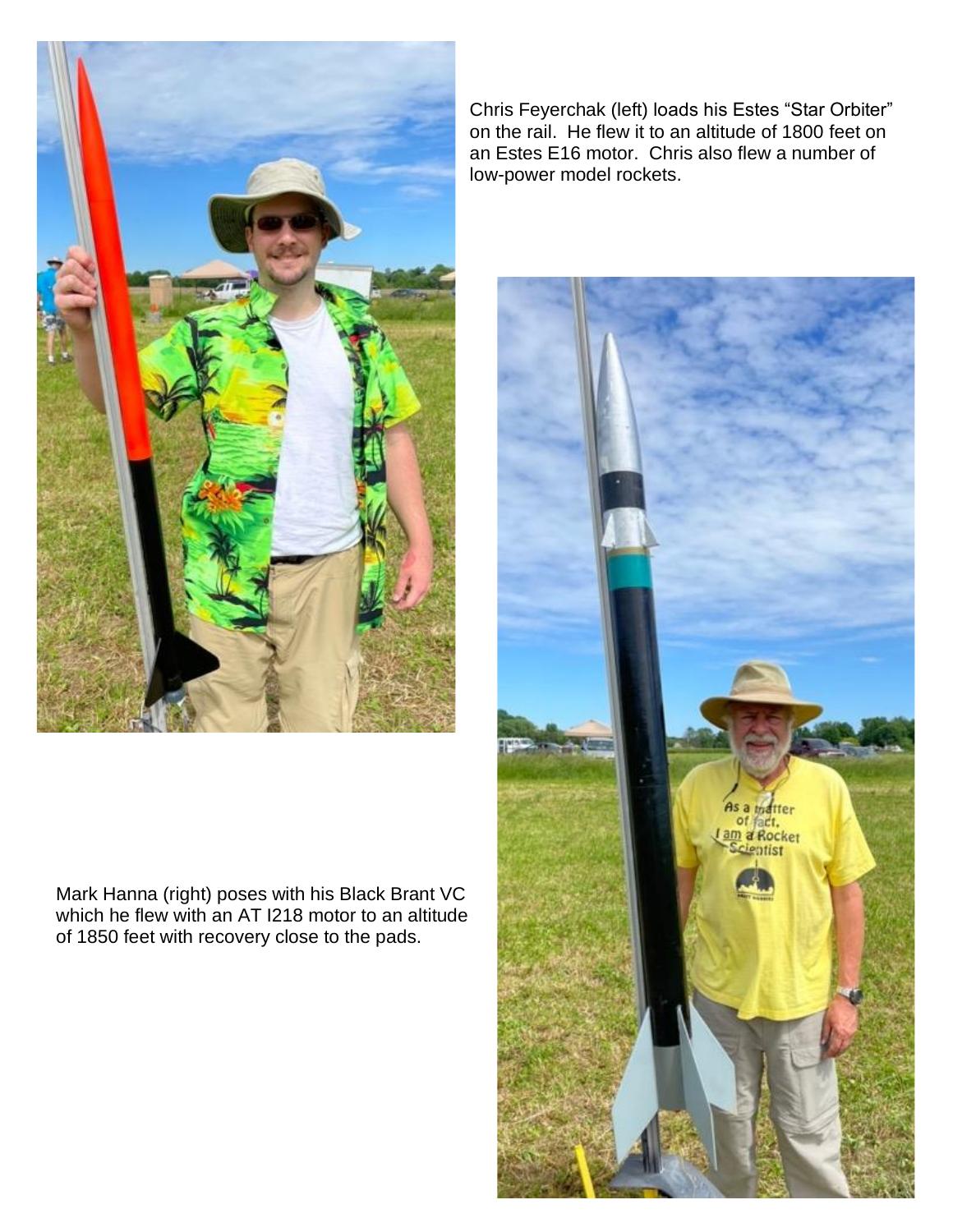

Ray Castner (left) flew his "Dynasoar" radiocontrolled rocket glider several times with AT E6 motors. He landed it near the launch pad every time!

He also flew his Apogee "Zephyr" with an AT H100 motor to an altitude of 1900 feet.

Chip Jenkins (right) poses with his Rocket R&D "Screaming Peacock" which he flew twice, the first flight with a G54 motor and the second flight with a G104 motor.

Chip also flew a number of lowpower model rockets.

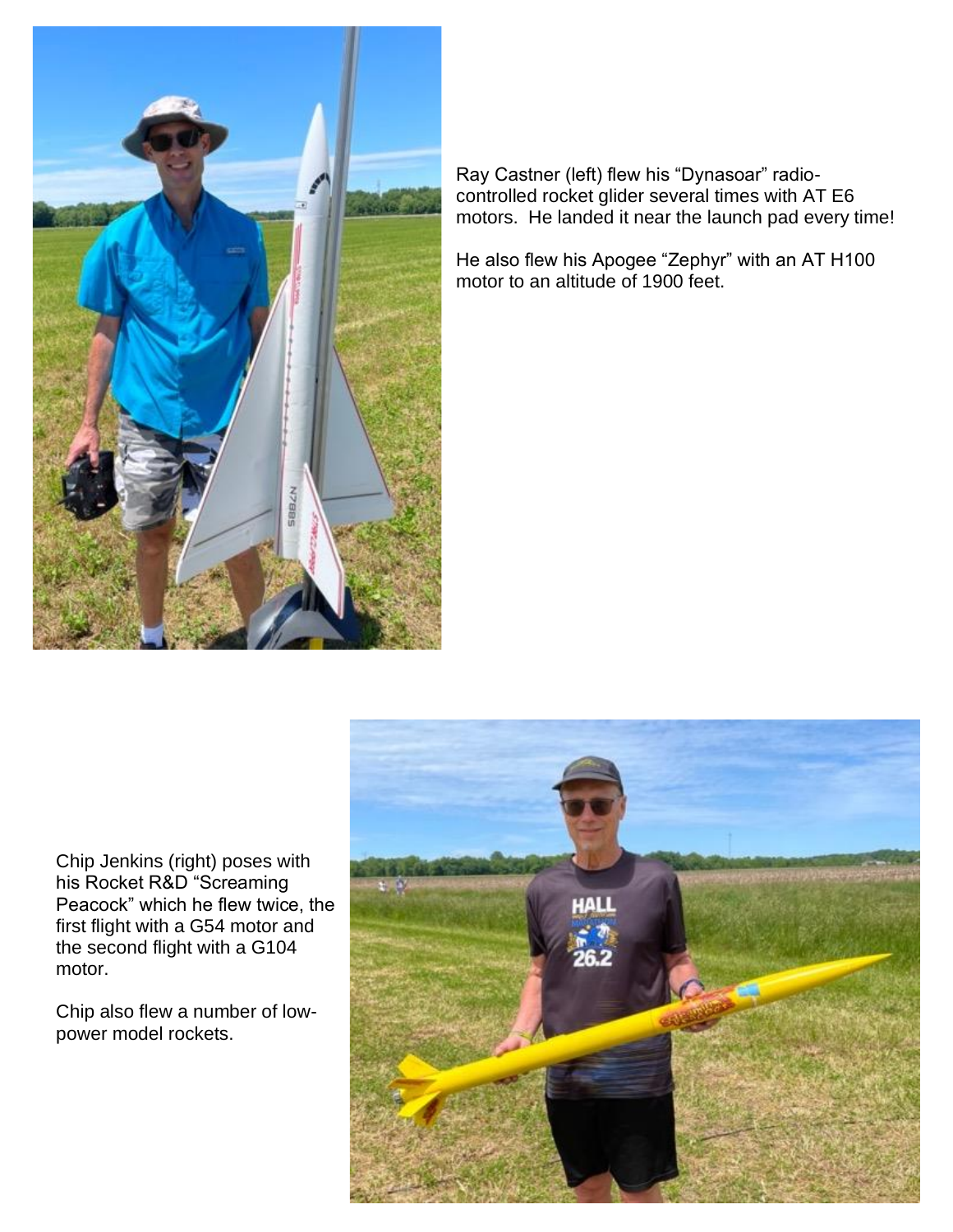

Ben Daze (kneeling right) did his NAR Level 2 certification flight with a rocket he simply called "Natural", not in reference to the Robert Redford movie, but to it's "au natural" condition, meaning no paint. He flew it with an AT J275W motor to an altitude of 3700 feet for a successful L2 certification.

Terry Habegger (left) poses with his LOC/Precision "Mini-Magg" which he simply calls his "Red Rocket". He flew it with an AT H550ST motor for a great flight to 1290 feet.

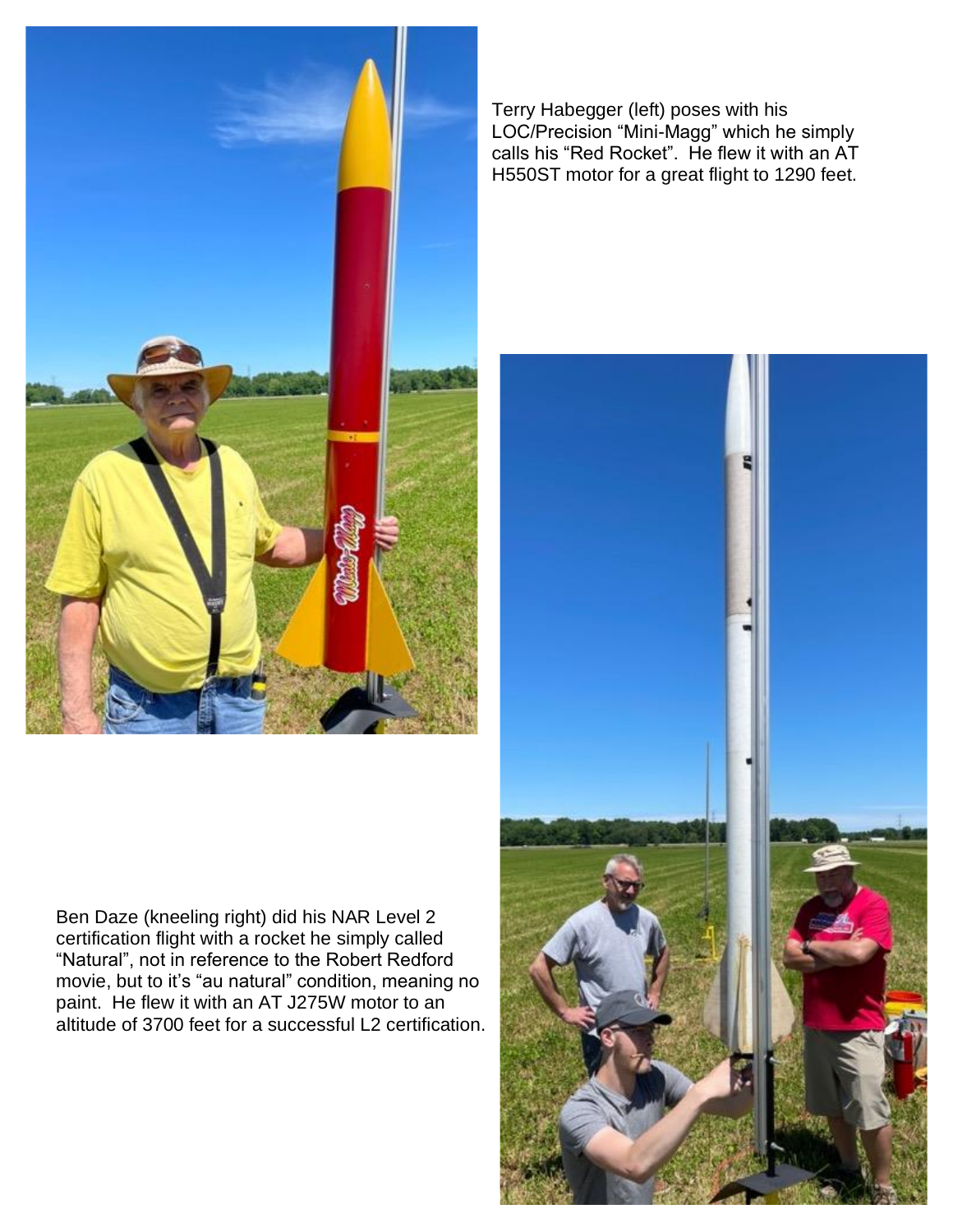

Pat Ralph, (right) another prolific flyer, turns on the altimeter on his Mad Cow "AGM-33" which he flew with a CTI I242 WH motor to an altitude of 2600 feet.

John Byran (left) of the the clubs most prolific flyers, hooks up the igniter on his Estes "Leviathan" which he flew with an AT F52 motor to an altitude of 1300 feet.

John also flew a number of mid-power rockets including an ARG "Trident" (an Enerjet clone) successfully flown with 3-13mm Estes 1/2A3 motors!

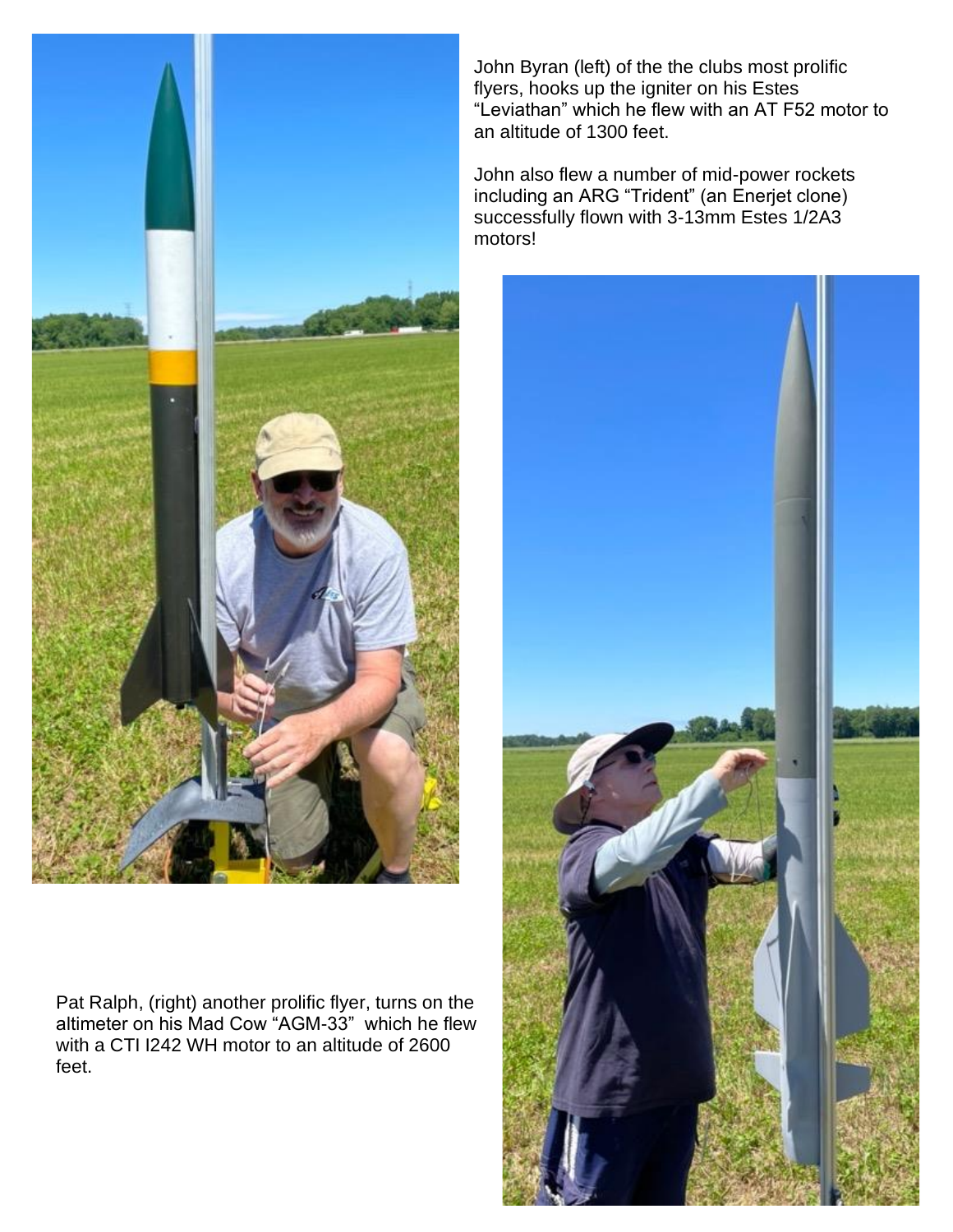

Braxton Eves (right) flew his Estes rocket twice. Once with an Estes E12 motor and the second time with a F15.

Braxton also flew several low-power model rockets.

Randy Jenkins (left) with his LOC/Precision "Wolverine" that he flew with an AT I211 motor.

Randy also flew an Estes "Der Big Red Max" on an AT G76 motor and a number of low-power model rockets.

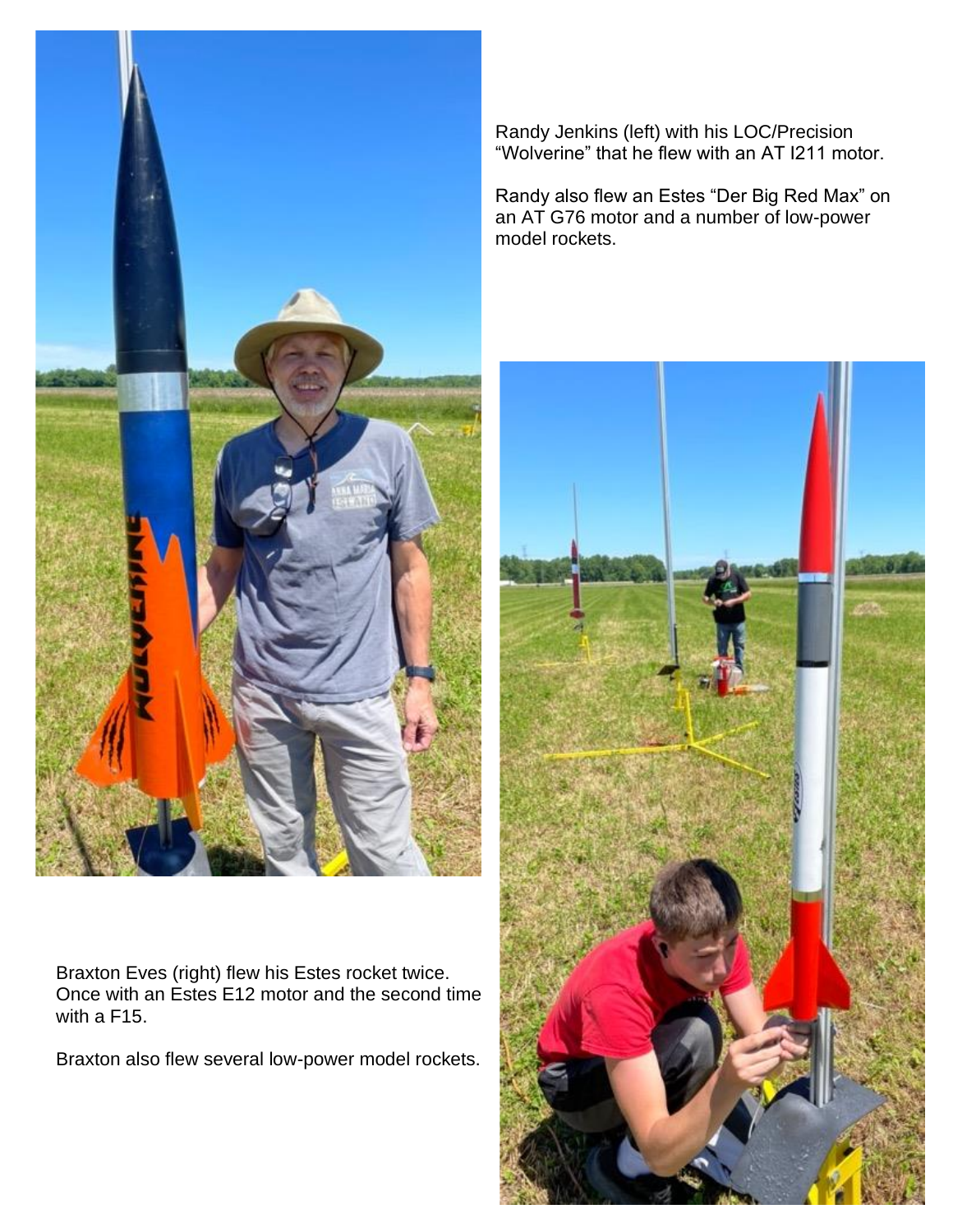

Pat Ralph (right) with his modified LOC/Precision "Magnum" which flew with a CTI J354 WH motor to 1600 feet.

Pat also flew an Aerotech "IQSY Tomahawk" with an Estes/AT F26 motor which hit an altitude of 1300 feet.

Mark Hanna (left) poses with his modified Aerotech "Arrow" which he flew to an altitude of 1800 feet on an AT H120 motor.

He also flew an "Arcas" with an AT H128 motor.